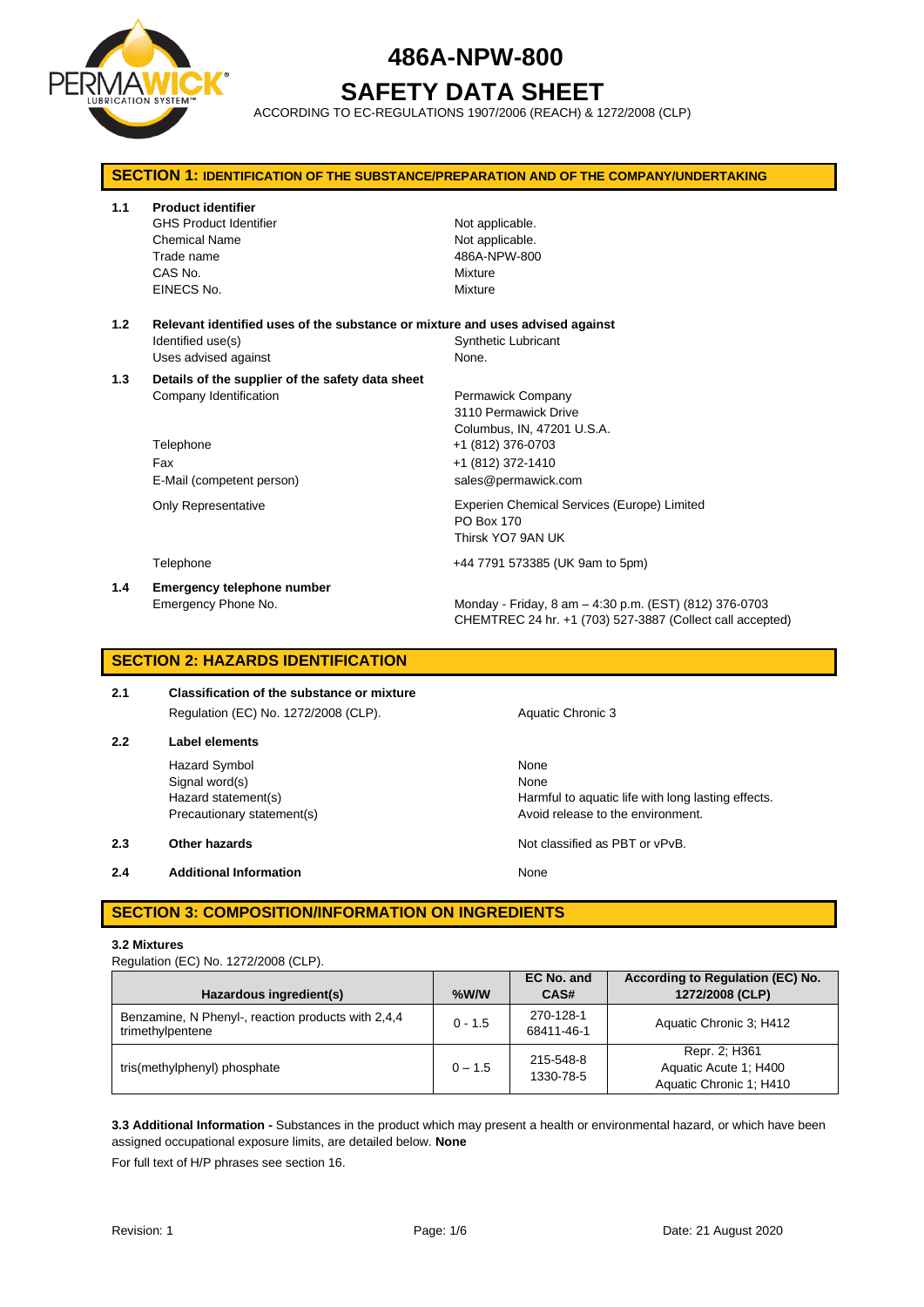

# **SECTION 4: FIRST AID MEASURES**



| ______ |                                                                               |                                                                                            |  |
|--------|-------------------------------------------------------------------------------|--------------------------------------------------------------------------------------------|--|
| 4.1    | Description of first aid measures                                             |                                                                                            |  |
|        | Inhalation                                                                    | Unlikely to be required but if necessary treat symptomatically.                            |  |
|        | <b>Skin Contact</b>                                                           | Wash affected skin with soap and water.                                                    |  |
|        | Eye Contact                                                                   | Eyes should be washed with plenty of water. If symptoms occur<br>obtain medical attention. |  |
|        | Ingestion                                                                     | Unlikely to be required but if necessary treat symptomatically.                            |  |
| 4.2    | Most important symptoms and effects, both<br>acute and delayed                | None                                                                                       |  |
| 4.3    | Indication of the immediate medical attention<br>and special treatment needed | None                                                                                       |  |
|        |                                                                               |                                                                                            |  |

# **SECTION 5: FIRE-FIGHTING MEASURES**

**5.1 Extinguishing media** -Suitable Extinguishing Media Extinguish with waterspray, dry chemical, sand or carbon dioxide. -Unsuitable Extinguishing Media None anticipated. **5.2 Special hazards arising from the substance or mixture**

This product may give rise to hazardous fumes in a fire.

**5.3 Advice for fire-fighters A self** contained breathing apparatus and suitable protective clothing should be worn in fire conditions.

# **SECTION 6: ACCIDENTAL RELEASE MEASURES**

| 6.1 | Personal precautions, protective equipment<br>and emergency procedures | Avoid skin contact. Avoid contact with eyes.                                                                                                       |
|-----|------------------------------------------------------------------------|----------------------------------------------------------------------------------------------------------------------------------------------------|
| 6.2 | <b>Environmental precautions</b>                                       | Use appropriate container to avoid environmental contamination.                                                                                    |
| 6.3 | Methods and material for containment and<br>cleaning up                | Contain and cover spilled substance with dry sand or earth or<br>other suitable dry material. Transfer to a container for disposal or<br>recovery. |
| 6.4 | Reference to other sections                                            | None                                                                                                                                               |
| 6.5 | <b>Additional Information</b>                                          | None.                                                                                                                                              |

# **SECTION 7: HANDLING AND STORAGE**

**7.1 Precautions for safe handling Avoid skin contact. Avoid contact with eyes. 7.2 Conditions for safe storage, including any incompatibilities** -Storage Temperature **Store at room temperature.** 

**7.3 Specific end use(s)** Synthetic Lubricant

# **SECTION 8: EXPOSURE CONTROLS/PERSONAL PROTECTION**

-Incompatible materials **Strong oxidising agents**.

- **8.1 Control parameters**
- **8.1.1 Occupational Exposure Limits**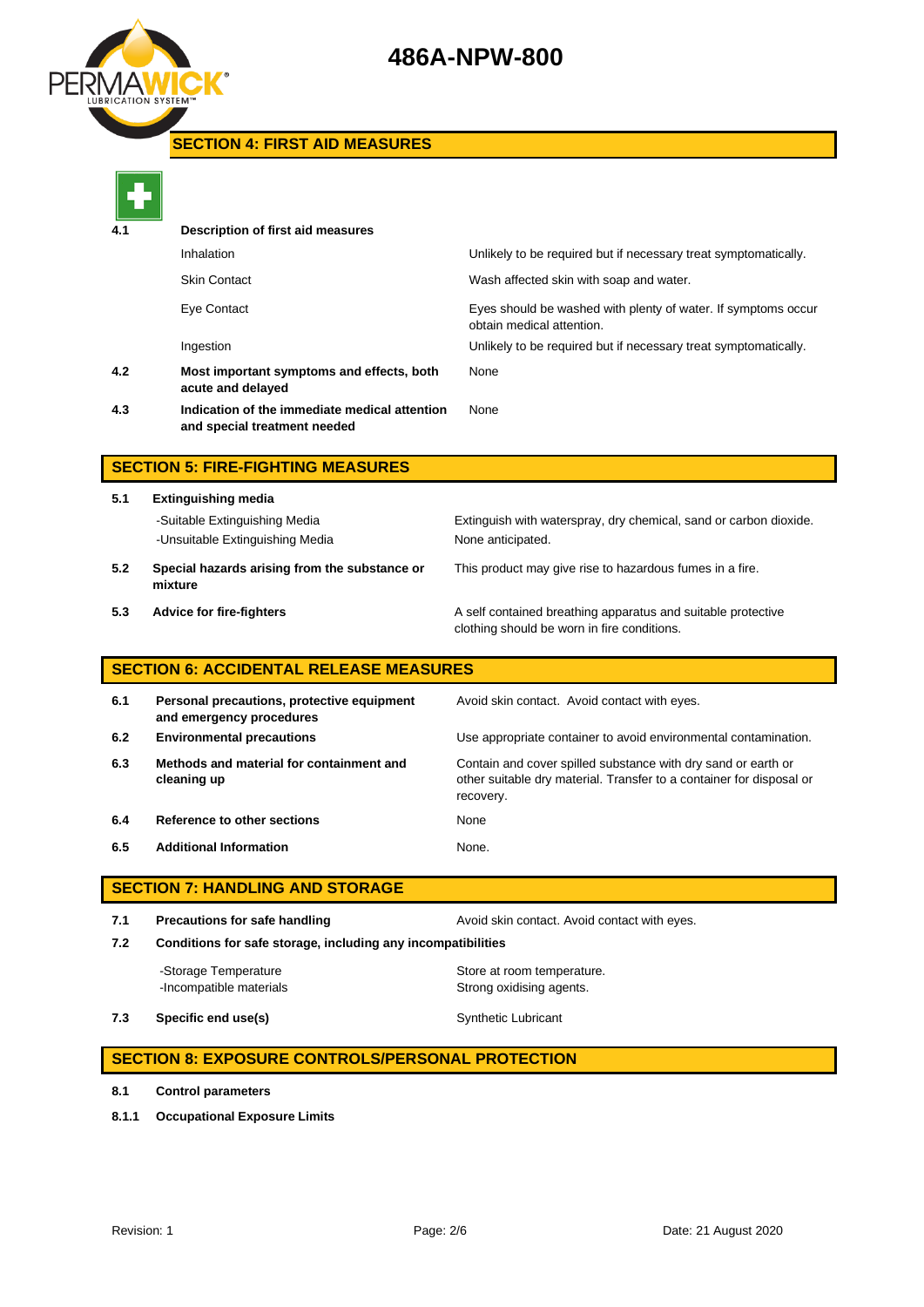**STEL** 

**STEL** 

**SUBSTANCE. CAS No. LTEL (8 hr TWA ppm) LTEL (8 hr TWA mg/m³) (ppm) (mg/m³) Note:** None known ----- ----- ----- ----- ----- ----- **Limit value type (country of origin) SUBSTANCE. CAS No. Biological limit value Note:** None known ----- ----- ----- ----- **8.1.2 Recommended monitoring method Not available 8.2 Exposure controls** 8.2.1 **Appropriate engineering controls** Not normally required. **8.2.2 Personal protection equipment** Eye/face protection extensive state of the Safety spectacles. Skin protection (Hand protection/ Other) Not normally required. Respiratory protection and a set of the Not normally required. Thermal hazards **Not normally required. 8.2.3 Environmental Exposure Controls Notified Motion Not normally required. SECTION 9: PHYSICAL AND CHEMICAL PROPERTIES 9.1 Information on basic physical and chemical properties** Appearance Fibrous Colour Colour Colour Colour Colour Colour Colour Colour Colour Colour Colour Colour Colour Colour Colour Colou

Odour **Faint Ester-like.** Odour Threshold (ppm) Not available<br>
Dhe (Value) Not available<br>
Not available pH (Value) Melting Point (°C) / Freezing Point (°C) Not available Boiling point/boiling range (°C): Not determined. Flash Point (°C) 230 - 270 [Open cup] Evaporation rate **Not applicable** Flammability (solid, gas) Not applicable Explosive limit ranges. The state of the state of the Not applicable Vapour Pressure (mm Hg) < 1 Vapour Density (Air=1)  $> 1$ <br>Density (a/ml)  $0.993 - 1.01$ Density (g/ml) 0.993 – 1.<br>
Solubility (Water) 6.000 minutes of the control of the control of the control of the control of the control of the control of the control of the control of the control of the control of the contr Solubility (Water) Solubility (Other) Not available Partition Coefficient (n-Octanol/water) Not available Auto Ignition Temperature (°C) <br>
>282 Decomposition Temperature (°C) Not available Viscosity (mPa.s) (40°C) 60 (Listed in: Product specification) Explosive properties **Not explosive.** Not explosive. Oxidising properties Not oxidising.

**9.2 Other information Not available.** 

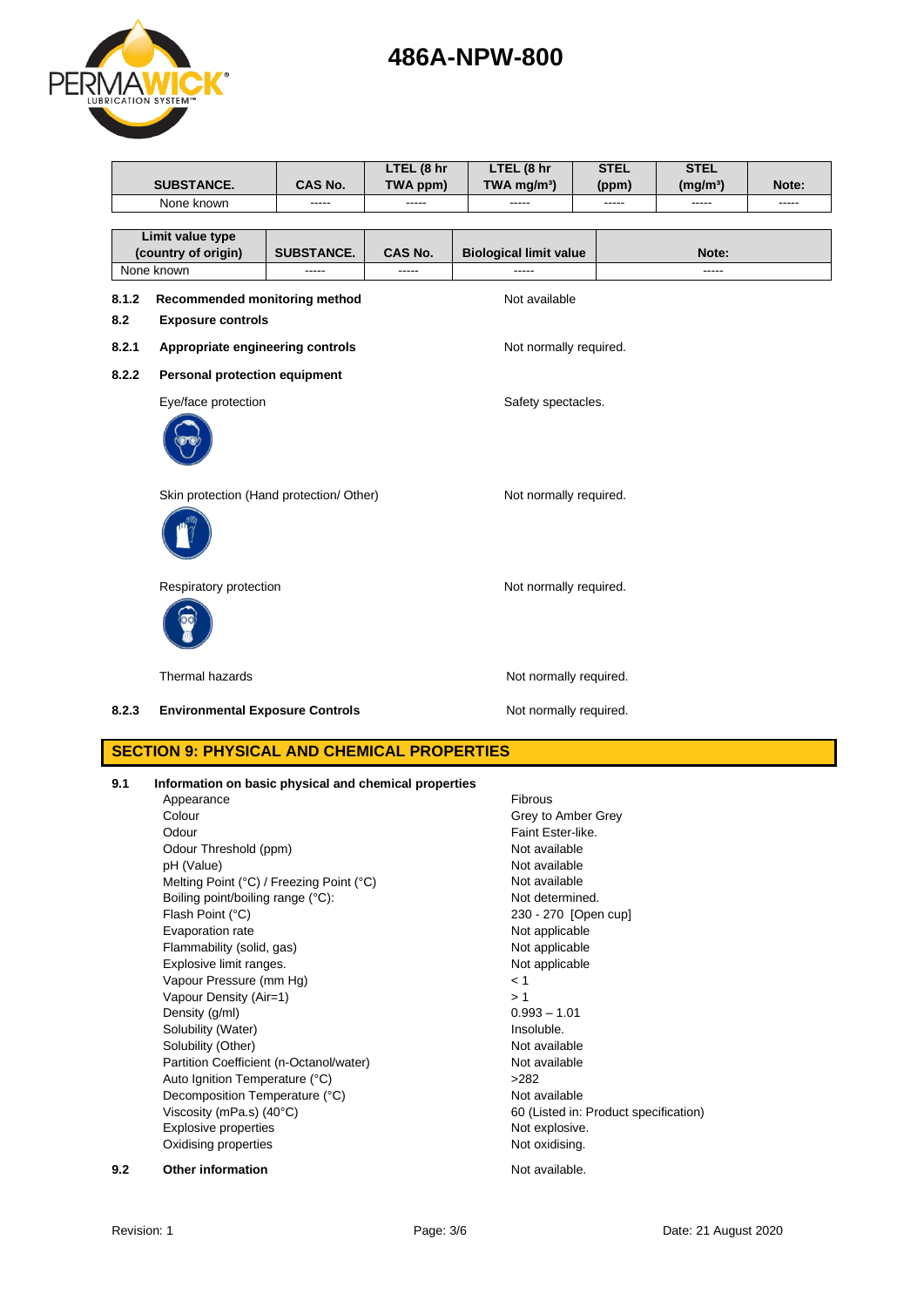



### **SECTION 10: STABILITY AND REACTIVITY**

- 
- **10.2 Chemical stability** Stable.
- **10.3 Possibility of hazardous reactions** None anticipated.
- **10.4 Conditions to avoid** None
- **10.5 Incompatible materials** Oxidizers
- 

# **SECTION 11: TOXICOLOGICAL INFORMATION**

#### **11.1 Information on toxicological effects**

#### **11.1.1 Substances**

Not applicable

#### **11.1.2 Mixtures - By analogy with similar materials:** Acute toxicity **Acute in the Contract Acute of the Contract Oral:** >5000 mg/kg

Skin corrosion/irritation extended to the Unlikely to cause skin irritation. Serious eye damage/irritation **Exercise 20** Unlikely to cause eye irritation. Respiratory or skin sensitization Not to be expected. Germ cell mutagenicity **Not to be expected.** Carcinogenicity **Not to be expected.** Reproductive toxicity Not to be expected. STOT - single exposure Not to be expected. STOT - repeated exposure Not to be expected. Aspiration hazard Not to be expected.

Dermal: >5000 mg/kg

#### **11.1.3 Substances in preparations / mixtures**

| Benzamine, N Phenyl-, reaction products with 2,4,4 trimethylpentene (CAS No. 68411-46-1) |                                                                                                                  |  |  |
|------------------------------------------------------------------------------------------|------------------------------------------------------------------------------------------------------------------|--|--|
| Acute toxicity                                                                           | Oral LD50 $>$ 5000 mg/kg (rat)                                                                                   |  |  |
|                                                                                          | Inhalation LC50: No data                                                                                         |  |  |
|                                                                                          | Dermal: $LD50 > 2000$ mg/kg (rat)                                                                                |  |  |
| Skin corrosion/irritation                                                                | Unlikely to cause skin irritation.                                                                               |  |  |
| Serious eye damage/irritation                                                            | Unlikely to cause eye irritation.                                                                                |  |  |
| Respiratory or skin sensitization                                                        | Not to be expected.                                                                                              |  |  |
| Germ cell mutagenicity                                                                   | Not to be expected.                                                                                              |  |  |
| Carcinogenicity                                                                          | Not to be expected.                                                                                              |  |  |
| Reproductive toxicity                                                                    | Not to be expected.                                                                                              |  |  |
| STOT - single exposure                                                                   | Not to be expected.                                                                                              |  |  |
| STOT - repeated exposure                                                                 | Not to be expected.                                                                                              |  |  |
| Aspiration hazard                                                                        | Not applicable                                                                                                   |  |  |
| tris(methylphenyl) phosphate (CAS No. 1330-78-5)                                         |                                                                                                                  |  |  |
| Acute toxicity                                                                           | Oral LD50 $>$ 20000 mg/kg (rat)<br>Inhalation LC50 > 11.1 mg/l (rat) 1hr<br>Dermal: $LD50 = 3700$ mg/kg (rabbit) |  |  |
| Skin corrosion/irritation                                                                | Slightly irritant (Skin)                                                                                         |  |  |
| Serious eye damage/irritation                                                            | Non-irritant to rabbit eyes                                                                                      |  |  |
| Respiratory or skin sensitization                                                        | It is not a skin sensitiser                                                                                      |  |  |
| Germ cell mutagenicity                                                                   | Negative                                                                                                         |  |  |
| Carcinogenicity                                                                          | No data                                                                                                          |  |  |

Reproductive toxicity **Network Constructs** Positive. Suspected of damaging fertility or the unborn child.

STOT - single exposure Not to be expected. STOT - repeated exposure Not to be expected. Oral: NOAEL = 1000 mg/kg (rat) Aspiration hazard Not applicable

**11.2 Other information None known.** 

**10.1 Reactivity** Reactivity **Reactivity** Stable under normal conditions. **10.6 Hazardous Decomposition Product(s)** Carbon monoxide, Carbon dioxide

Testicular Effects.

LOAEL = 20 mg/kg (Developmental) NOEL = 20 mg/kg (Maternal)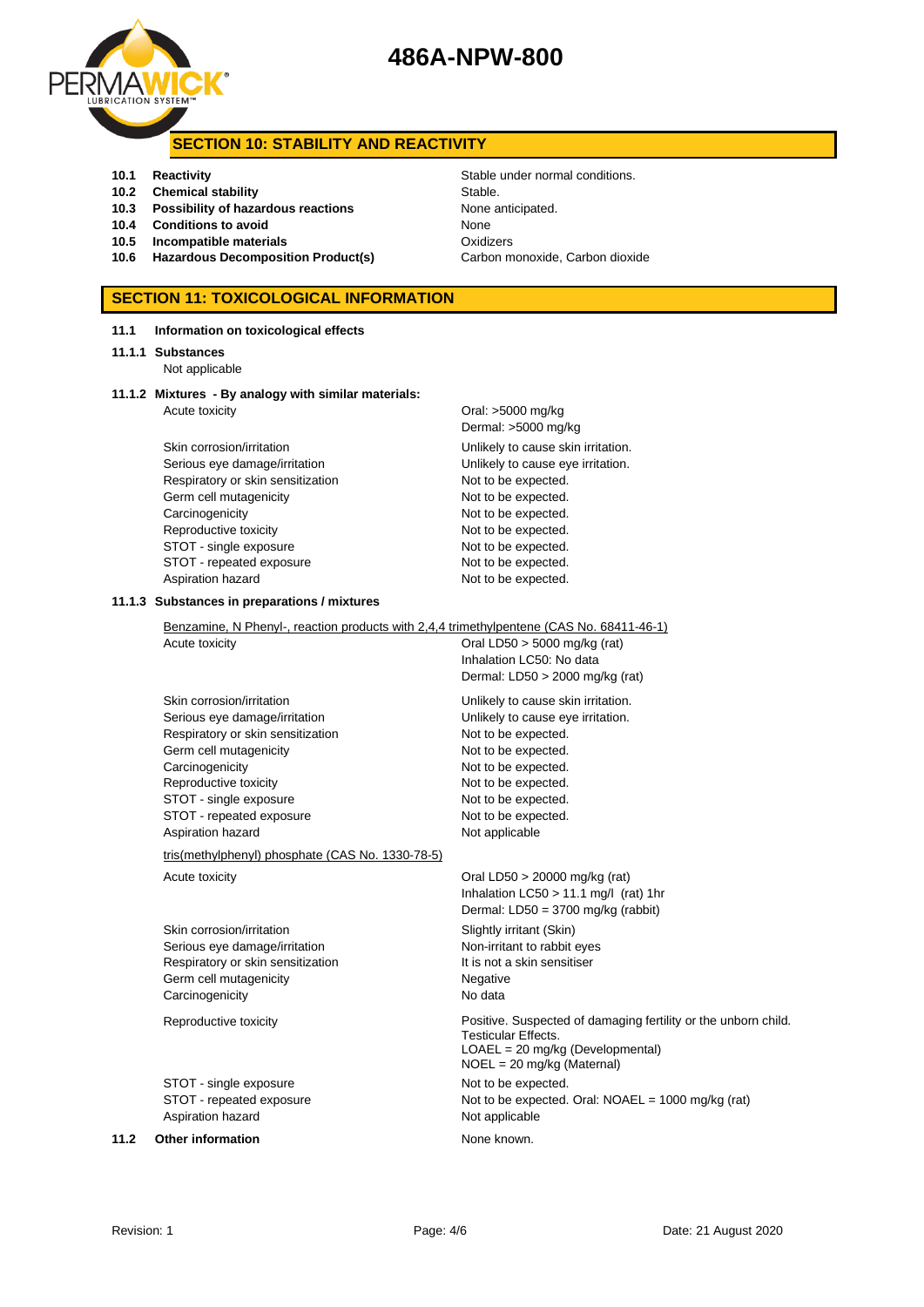



# **SECTION 12: ECOLOGICAL INFORMATION**

### **12.1 Toxicity**

| 12.1                         | Toxicity<br>Substances in preparations / mixtures                                                                                  |                                                                                                                                                                                                                                                            |  |
|------------------------------|------------------------------------------------------------------------------------------------------------------------------------|------------------------------------------------------------------------------------------------------------------------------------------------------------------------------------------------------------------------------------------------------------|--|
|                              | Benzamine, N Phenyl-, reaction products with 2,4,4 trimethylpentene (CAS No. 68411-46-1)                                           |                                                                                                                                                                                                                                                            |  |
|                              | Short term                                                                                                                         | LC50 (96 hour) $> 100$ mg/L (Danio rerio)<br>EC50 (48 hour) = 51 mg/L (Daphnia magna)<br>EC50 (72 hour) > 100 mg/L (Desmodesmus subspicatus)                                                                                                               |  |
|                              | Long Term                                                                                                                          | No data - Not readily biodegradable.                                                                                                                                                                                                                       |  |
|                              | tris(methylphenyl) phosphate (CAS No. 1330-78-5)<br>Acute toxicity                                                                 | Fish LC50 = $0.06$ mg/l (96 hour) ( <i>Rainbow trout</i> )<br>Fish LC50 = 44.8 mg/l (96 hour) (Fathead minnow)<br>Aquatic invertebrates: $EC50 = 146 \mu g/l$ (48 hour) (D. magna)<br>Algae $EL50 > 2500 \mu g/l$ (72 hour) / (96 hour) (S. capricornutum) |  |
|                              | Long Term                                                                                                                          | Fish Sublethal Effects = $0.9$ mg/l (4 week(s)) (O. mykiss)<br>Aquatic invertebrates: $NOEC = 0.011 - 0.019$ mg/l (Survival) (G.<br>pseudolimnaeus)                                                                                                        |  |
| 12.2<br>12.3<br>12.4<br>12.5 | Persistence and degradability<br><b>Bioaccumulative potential</b><br>Mobility in soil<br><b>Results of PBT and vPvB assessment</b> | Not available<br>Not available<br>No data<br>Not classified as PBT or vPvB.                                                                                                                                                                                |  |

**12.6 Other adverse effects None known.** 

#### **SECTION 13: DISPOSAL CONSIDERATIONS**

**13.1 Waste treatment methods** Disposal should be in accordance with local, state or national legislation.Consult an accredited waste disposal contractor or the local authority for advice.

#### **13.2 Additional Information None known. None known.**

### **SECTION 14: TRANSPORT INFORMATION**

**Land transport (ADR/RID) Sea transport (IMDG) Air transport (ICAO/IATA) UN number Proper Shipping Name Not classified as dangerous for transport. Transport hazard class(es) Packing group Environmental hazards Special precautions for user**

**Transport in bulk according to Annex II of MARPOL73/78 and the IBC Code:** Not applicable

### **SECTION 15: REGULATORY INFORMATION**

**15.1 Safety, health and environmental regulations/legislation specific for the substance or mixture:**

| 15.1.1 | <b>EU</b> regulations                                                       | Listed           |
|--------|-----------------------------------------------------------------------------|------------------|
|        | Regulation (EC) 2037/2000 - Dangerous to the ozone layer.                   | No.              |
|        | Regulation (EC) 850/2004 - Persistent Organic Pollutants                    | No.              |
|        | Regulation (EC) 689/2008 - Export/Import of Dangerous Chemicals             | No.              |
|        | Regulation (EC) 1907/2006 - REACH Authorisations and/or restrictions on use | No.              |
| 15.1.2 | <b>National regulations</b>                                                 | Not established. |
| 15.2   | <b>Chemical Safety Assessment</b>                                           | Not applicable   |
|        |                                                                             |                  |

### **SECTION 16: OTHER INFORMATION**

**The following sections contain revisions or new statements:** 2, 3, 11, and 16.